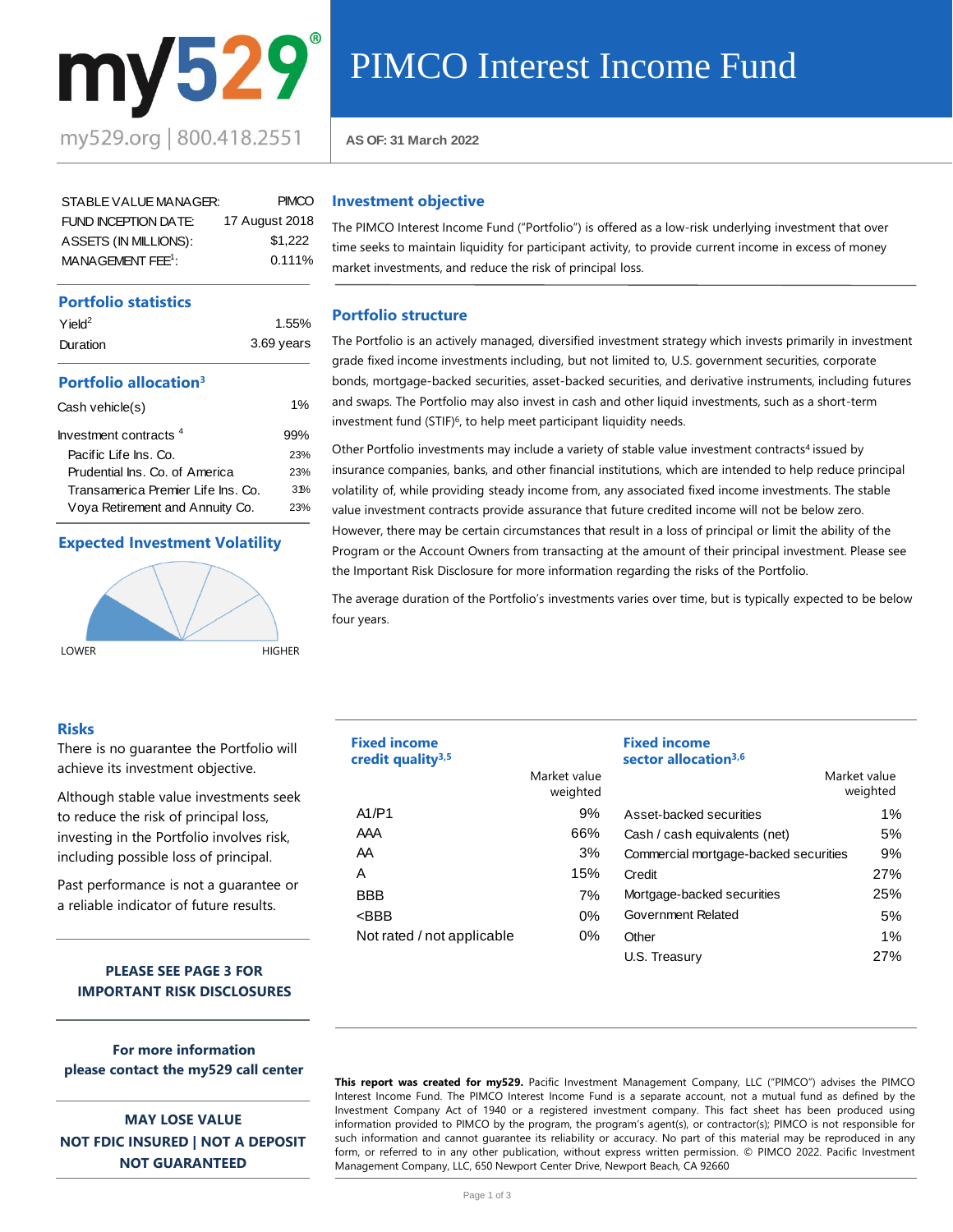# **Performance**

|                                   | <b>S.I.</b> | $\sqrt{3}$ YRS | $\sqrt{1 \text{YR}}$ | $3$ MTH  | $1$ MTH  |
|-----------------------------------|-------------|----------------|----------------------|----------|----------|
| <b>PIMCO</b> Interest Income Fund | 2.49%       | $\blacksquare$ | 1.69%                | $0.22\%$ | $0.12\%$ |
| <b>Benchmark</b>                  | 0.98%       | $\blacksquare$ | $0.02\%$             | $0.00\%$ | $0.00\%$ |

The Portfolio performance figures are presented after the deduction of management and investment advisory fees, investment contract fees, custodial fees, and other expenses, but may not reflect the deduction of all fees. Greater expenses will result in lower performance.

The Benchmark is the Lipper Money Market Fund Index. Investors cannot invest directly in an unmanaged index.

Since Inception (S.I.) performance begins with the first complete calendar month of performance, September 2018.

All values one year or greater are annualized. Performance quoted represents past performance. Past performance is not a guarantee or a reliable indicator of future results. Current Portfolio performance may be lower or higher than performance shown. The Portfolio performance information calculation contained herein has been produced using information provided to PIMCO by the program, the program's agent(s), or contractor(s). PIMCO is not responsible for such information and cannot guarantee its accuracy.

#### **Footnotes:**

- 1 Management fee includes PIMCO's management and investment advisory fees as calculated by PIMCO, and may vary over time as the Portfolio's investments change. The Portfolio may also be subject to additional program administration, custody, stable value investment contract or other fees not included here. Please contact the my529 call center for additional information.
- 2 Yield is the fully net of fees annualized interest rate paid by the Portfolio on the date specified. The Portfolio's yield normally will be affected by, among other factors, the prevailing general level of interest rates, the performance of the Portfolio's fixed income investments, and cash flows, including contributions, withdrawals, and transfers into and out of the Portfolio.
- 3 Figures may not sum to 100% due to rounding.
- 4 Stable value investment contracts are issued by insurance companies, banks, and other financial institutions, are intended to help reduce principal volatility of, while providing steady income from, any associated Portfolio fixed income investments, and are intended to be valued at contract value (typically, deposited principal plus accrued interest less redemptions). Investment contracts vary and may include synthetic contracts (also known as wrap contracts), insurance company separate account contracts, or insurance company general account contracts. Synthetic contracts and insurance company separate account contracts are a combination of fixed income investments (covered or associated assets) and an agreement by a contract provider to allow qualified participant transfers and withdrawals from the Portfolio at contract value. Generally, there is no immediate recognition of investment gains and losses on covered assets; instead, investment gains and losses are amortized over time into the investment contract's performance by adjusting the contract's credited rate of interest. A general account contract is a deposit into an insurance company's general investment account. The Portfolio may also invest in stable value commingled investment trusts (pooled funds), which combine the investments of multiple, unaffiliated programs into a pooled trust to invest in stable value investment contracts and associated fixed income investments. (Important: Under certain circumstances stable value investment contracts may not pay participant withdrawals or transfers at contract value or may cause a write-down in the value of the Portfolio, causing a loss of a participant's invested value in the Portfolio. Please see "Important Risk Disclosure".) Cash vehicles, such as a money market fund or STIF<sup>7</sup> , typically do not need to be combined with investment contracts to minimize principal volatility.
- 5 Credit quality is detailed using a "higher of" rating methodology, referencing either Standard & Poor's Financial Services ("S&P"), Moody's Investors Service ("Moody's"), or Fitch Ratings Ltd. ("Fitch"). The Portfolio is not rated by S&P, Moody's, or Fitch. AAA includes the highest short-term Tier-1 ratings, such as A-1 and A-1+. Not rated means no rating is available from any of the ratings agencies. Not rated will also include cash vehicles, such as the STIF, and any stable value pooled funds.
- 6 Cash / cash equivalents (net) refers to money market instruments, STIFs (short term investment fund) or money market funds (liquid, short maturity portfolios, typically with a \$1NAV), and the net derivative exposure of the Portfolio, including futures, options, and swaps, which, in some instances, may result in a negative sector allocation. Other will include investments not able to be categorized elsewhere, including stable value pooled funds.
- 7 PIMCO provides stable value investment advisory and fixed income management services for the Portfolio. An allocation may also be maintained to a highly liquid cash vehicle with the custodian (Dreyfus Government Cash Management Fund - DGCXX).

**This report was created for my529.** Pacific Investment Management Company, LLC ("PIMCO") advises the PIMCO Interest Income Fund. The PIMCO Interest Income Fund is a separate account, not a mutual fund as defined by the Investment Company Act of 1940 or a registered investment company. This fact sheet has been produced using information provided to PIMCO by the program, the program's agent(s), or contractor(s); PIMCO is not responsible for such information and cannot guarantee its reliability or accuracy. No part of this material may be reproduced in any form, or referred to in any other publication, without express written permission. © PIMCO 2022. Pacific Investment Management Company, LLC, 650 Newport Center Drive, Newport Beach, CA 92660

#### **Investment managers3,7**

|            | Market value |
|------------|--------------|
|            | weighted     |
| PIMCO, LLC | 99%          |
| Dreyfus    | 1%           |
|            |              |

## **Investor profile**

- Conservative investors seeking current income, liquidity, or relatively low principal risk
- Investors with a short- to intermediateterm investment horizon
- Investors interested in a lower-risk investment to balance more volatile investments in a diversified portfolio

# **PLEASE SEE PAGE 3 FOR IMPORTANT RISK DISCLOSURES**

**MAY LOSE VALUE NOT FDIC INSURED | NOT A DEPOSIT NOT GUARANTEED**